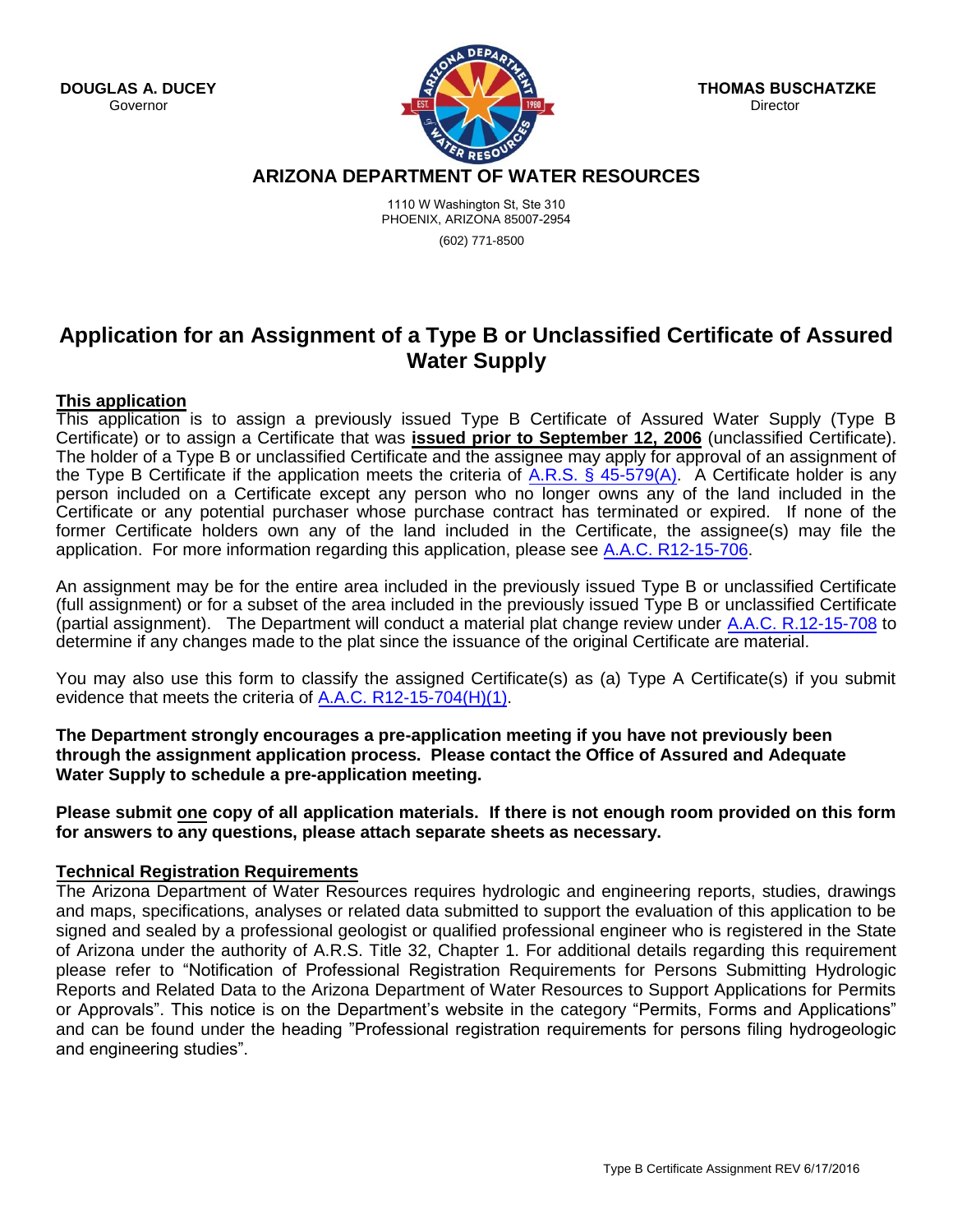# **Time Frames for Review of Your Application**

Within two hundred and ten (210) days after receipt of your application, the Department will determine whether your application should be granted or denied, unless this time frame is extended as described below. In processing your application, the Department will first determine whether the application is administratively complete (administrative completeness review), and then whether the application meets the substantive criteria established by statute or rule (substantive review). Each of these reviews will be completed within the times stated below. The time for the administrative completeness review plus the time for the substantive review is referred to the overall time frame.

## **1) Administrative Completeness Review Time Frame**

Within one hundred and fifty (150) days after receipt of your application, the Department will determine whether your application is complete. After your application is complete, the Department will proceed with substantive review. If the Department determines that your application is incomplete, the Department will provide a written notice, including a comprehensive list of specific deficiencies. Until the missing information is received, both the administrative completeness review and the overall time frames will be suspended. When the Department receives the missing information, the administrative completeness review and overall time frames will resume. Your application will not be complete until all of the requested information is received. If you do not supply the missing information within sixty (60) days of receiving the written notice, your application may be denied.

## **2) Substantive Review Time Frame**

Within sixty (60) days after the Department determines that the application is complete, the Department will review your application to determine whether it meets the substantive criteria required by statute or rule. By mutual written agreement between you and the Department, the time for substantive review may be extended by up to 52 days, which is twenty five (25) percent of the overall time frame as provided in  $\underline{A.R.S. S}$  41-1075 (B). During the substantive review, the Department may make one written request for additional information. You may also agree in writing to allow the Department to submit supplemental requests for additional information. If additional information is requested by the Department, both the substantive review and overall time frames will be suspended. When the additional information is received, the substantive review and overall time frames will resume. At the end of the Depar[tment's substantive](http://www.azleg.gov/ArizonaRevisedStatutes.asp?Title=41)  [revie](http://www.azleg.gov/ArizonaRevisedStatutes.asp?Title=41)w, the Department will send you a written notice either granting or denying your application. If your application is denied, the notice will include the justification for the denial and an explanation of your right to appeal the denial.

NOTICE: A.R.S. § 41-1030(B), (D), (E) and (F) provide as follows:

B. An agency shall not base a licensing decision in whole or in part on a licensing requirement or condition that is not specifically authorized by statute, rule or state tribal gaming compact. A general grant of authority in statute does not constitute a basis for imposing a licensing requirement or condition unless a rule is made pursuant to that general grant of authority that specifically authorizes the requirement or condition.

D. This section may be enforced in a private civil action and relief may be awarded against the state. The court may award reasonable attorney fees, damages and all fees associated with the license application to a party that prevails in an action against the state for a violation of this section.

E. A state employee may not intentionally or knowingly violate this section. A violation of this section is cause for disciplinary action or dismissal pursuant to the agency's adopted personnel policy.

F. This section does not abrogate the immunity provided by section 12-820.01 or 12-820.02.

## **If you have any questions or require additional information, please contact:**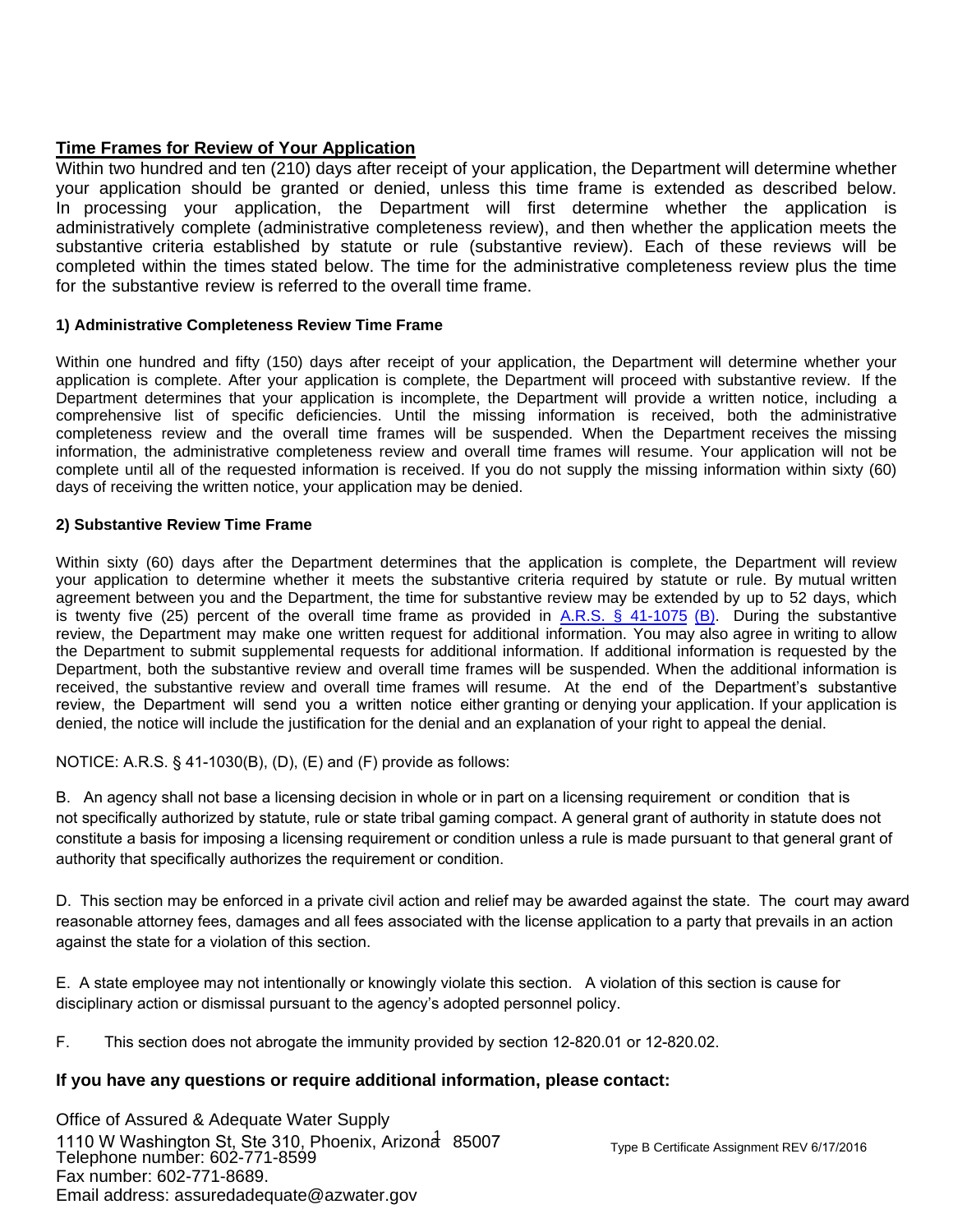# **NOTIFICATION OF AN APPLICATION FOR ASSIGNMENT OF A CERTIFICATE OF ASSURED WATER SUPPLY**

This notice is to be completed by applicant. Please type or write information legibly. This form is to be used directly for the required posting on the Department's website. If information contained in this form is illegible, the application will be rejected. All information contained herein is provided by the applicant and has not been reviewed by the Department for accuracy.

Pursuant to Arizona Revised Statutes, Section 45-579, Subsection E, notice is hereby given that:

**(List all names as they appear on the conveying Certificate)**

Has/have applied to the Department of Water Resources to assign the Certificate of Assured Water Supply for:

|                                   |                                              | (List the SUBDIVISION NAME as it appears on the conveying Certificate)                                      |                                                                                                                                                                                                                                                                   |
|-----------------------------------|----------------------------------------------|-------------------------------------------------------------------------------------------------------------|-------------------------------------------------------------------------------------------------------------------------------------------------------------------------------------------------------------------------------------------------------------------|
|                                   |                                              |                                                                                                             | located within: TOWNSHIP ________, RANGE __________, SECTION(S)                                                                                                                                                                                                   |
|                                   | (GSRB&M)                                     |                                                                                                             | TOWNSHIP ________, RANGE __________, SECTION(S)                                                                                                                                                                                                                   |
|                                   |                                              |                                                                                                             |                                                                                                                                                                                                                                                                   |
| to:                               |                                              |                                                                                                             |                                                                                                                                                                                                                                                                   |
|                                   |                                              |                                                                                                             |                                                                                                                                                                                                                                                                   |
|                                   |                                              | To be provided by (water provider(s) or dry lot)<br><u>To be provided by (water provider(s)</u> or dry lot) |                                                                                                                                                                                                                                                                   |
|                                   | (This section to be completed by Department) |                                                                                                             |                                                                                                                                                                                                                                                                   |
|                                   |                                              |                                                                                                             |                                                                                                                                                                                                                                                                   |
|                                   |                                              | <b>Comments on an Application for the Assignment of a Certificate</b>                                       |                                                                                                                                                                                                                                                                   |
| (14 days after notice is posted). |                                              |                                                                                                             | Any person may submit a comment regarding the above referenced application to the Department of Water Resources by phone at (a<br>toll-free number outside of the Phoenix metropolitan area) 1-800-352-8488, or by e-mail at assignmentcomment@azwater.gov, or by |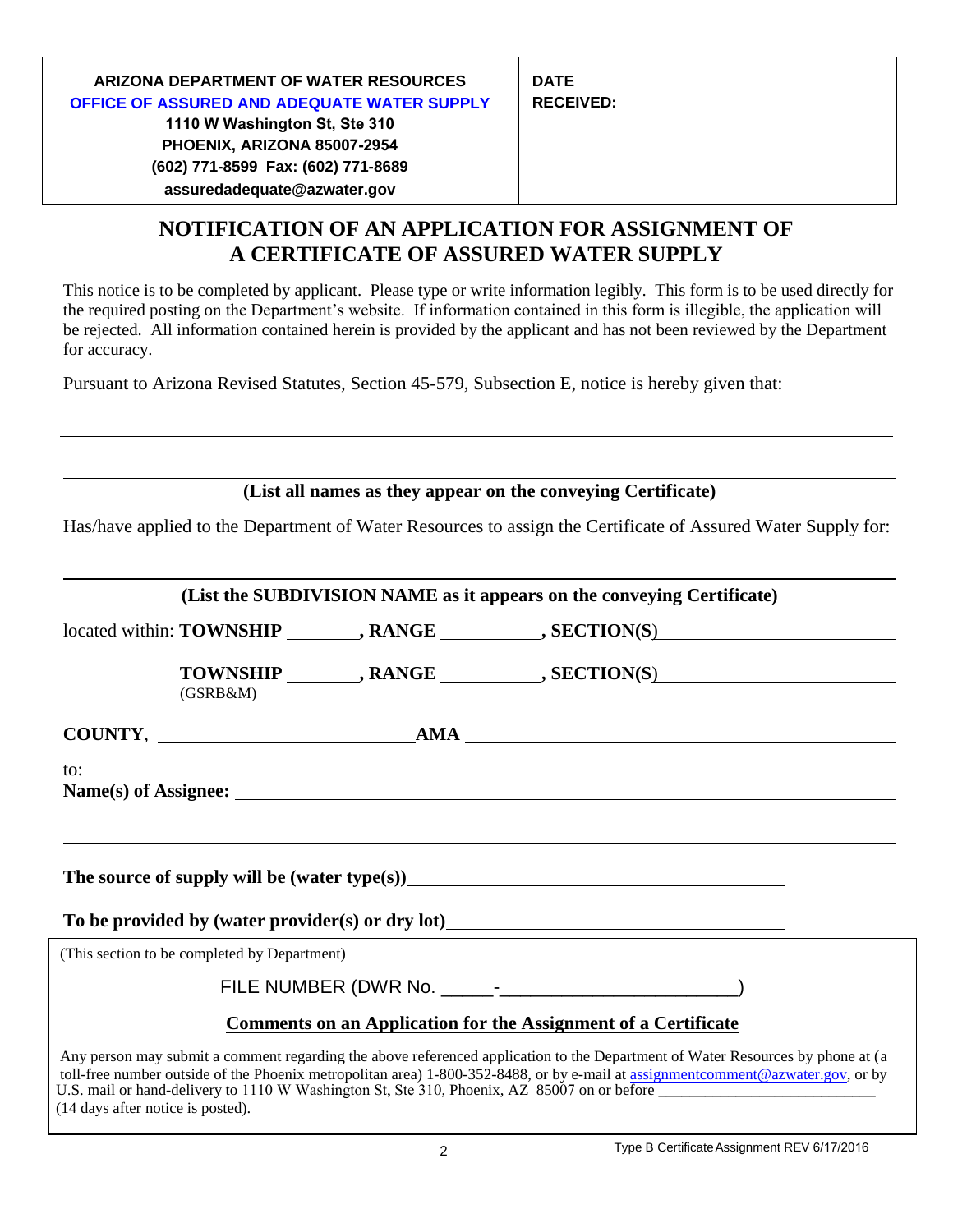| ARIZONA DEPARTMENT OF WATER RESOURCES<br><b>OFFICE OF ASSURED AND ADEQUATE WATER SUPPLY</b><br>1110 W Washington St, Ste 310<br>PHOENIX, ARIZONA 85007-2954<br>(602) 771-8599 Fax: (602) 771-8689 | <b>DATE</b><br><b>RECEIVED:</b> |  |  |
|---------------------------------------------------------------------------------------------------------------------------------------------------------------------------------------------------|---------------------------------|--|--|
| <b>APPLICATION NO:</b>                                                                                                                                                                            |                                 |  |  |
| Application for an Assignment of a Type B Certificate of Assured Water Supply<br>or an Unclassified Certificate of Assured Water Supply Issued Prior to September 12, 2006:                       |                                 |  |  |

- **1.** Subdivision information:
	- a. Name of subdivision as given on the conveying Certificate:
	- b. Current name of subdivision, if it has changed:
	- c. Names listed on conveying Certificate:
		- (Attach additional sheets if necessary to list all owners listed on the conveying Certificate.)
	- d. Date conveying Certificate was issued:
	- e. If the conveying Certificate was not the first Certificate issued for this subdivision, list the date the first Certificate was issued:
	- f. Number of lots on conveying Certificate:\_\_\_\_\_\_\_\_\_\_\_\_\_\_\_\_\_\_\_\_\_\_\_\_\_\_\_\_\_\_\_\_\_\_\_\_\_\_\_\_\_\_\_\_\_\_\_\_\_\_\_\_\_\_\_\_\_
	- g. Conveying Certificate Number:
	- h. Number of lots from conveying Certificate to assign:
	- i. Number of lots from conveying Certificate that will be retained by conveying Certificate holder(s):

NOTE: If all the lots on the conveying Certificate are not being assigned, this application is for a partial assignment.

| . Location of the subdivision: Township                                                                                             | Range   | Section(s) |  |
|-------------------------------------------------------------------------------------------------------------------------------------|---------|------------|--|
| If there is more than one township and range, please list them on a separate page and reference as an<br>attachment. See attachment |         |            |  |
| City:                                                                                                                               | County: | AMA:       |  |

NOTE: If none of the parties on the conveying Certificate own any part of the subdivision, the current owner may assign the conveying Certificate to themselves. Contact the Office of Assured and Adequate Water Supply for further assistance.

**2.** Conveying Certificate holder(s) (attach additional sheets for other owners, if necessary):

|  |  | Phone: Fax: Fax: Fax: E-mail: E-mail: F-mail: F-mail: F-mail: F-mail: F-mail: F-mail: F-mail: F-mail: F-mail: F-mail: F-mail: F-mail: F-mail: F-mail: F-mail: F-mail: F-mail: F-mail: F-mail: F-mail: F-mail: F-mail: F-mail: |  |
|--|--|-------------------------------------------------------------------------------------------------------------------------------------------------------------------------------------------------------------------------------|--|
|  |  |                                                                                                                                                                                                                               |  |
|  |  |                                                                                                                                                                                                                               |  |
|  |  |                                                                                                                                                                                                                               |  |
|  |  |                                                                                                                                                                                                                               |  |
|  |  |                                                                                                                                                                                                                               |  |
|  |  | Phone: Fax: Fax: E-mail: E-mail:                                                                                                                                                                                              |  |
|  |  |                                                                                                                                                                                                                               |  |

**5.** Please attach a copy of the conveying Type B Certificate of Assured Water Supply or Unclassified Certificate of Assured Water Supply issued prior to September 12, 2006. Attachment: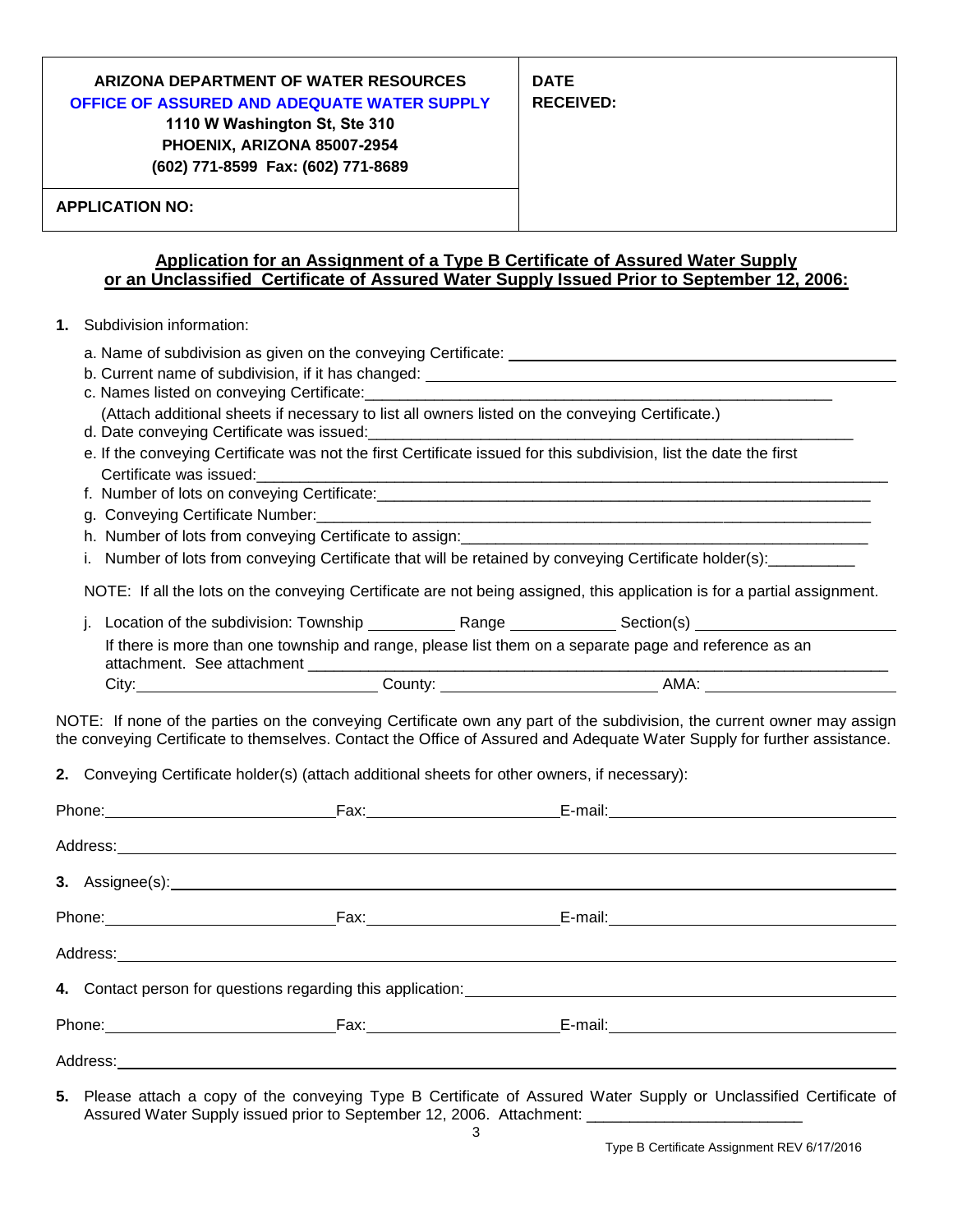**6.** Please complete the following:

П

- For this partial assignment, classify both the assigned and retained Certificates as Type A Certificates.
- For this partial assignment, classify only one of the Certificates as a Type A Certificate (please provide an explanation):
- Classify this full assignment as a Type A Certificate.  $\perp$

**All of the subdivision's estimated water demand will be met with one or more of the following sources of supply for the water provider(s):** 

 $\Box$ Groundwater will be served by a proposed municipal provider pursuant to an existing service area right.

П Groundwater will be served by a proposed municipal provider pursuant to a pending service area right, if the proposed municipal provider holds or will hold the well permit.

- $\Box$ Central Arizona Project water will be served by a municipal provider pursuant to the municipal provider's nondeclining, long-term municipal and industrial subcontract.
- П Surface water will be served by a proposed municipal provider pursuant to the proposed municipal provider's surface water right or claim.
- П Effluent owned and served by a proposed municipal provider.

A Type 1 grandfathered right appurtenant to the land on which the groundwater will be used and held by a proposed municipal provider.

### **Please provide evidence to support any items checked above and reference as an attachment. Attachment:\_\_\_\_\_\_\_\_\_\_\_\_\_\_\_\_\_\_\_\_\_\_\_\_\_\_\_\_\_\_\_\_\_\_\_\_\_\_\_\_\_\_\_\_\_\_\_\_\_\_\_\_\_\_\_\_\_\_\_\_\_\_\_\_\_\_\_\_\_\_\_\_\_\_\_\_\_\_\_\_\_\_\_**

- **7.** Please attach proof of ownership for each assignee in the form of a title report, condition of title report, limited search title report, or recorded deed, dated within 90 days of the date this application is submitted to the Department. If optionees or buyers will participate in the Assignment process, provide evidence of (a) purchase agreement(s). Reference these documents as attachments. Attachment:
- **8.** Please attach a copy of the current plat of the subdivision. Attachment:
- **9.** Please use the Subdivision/Development demand calculator provided by the Department to estimate the subdivision's demand. See the Department's website at [http://www.azwater.gov](http://www.azwater.gov/) and click on Permits, Forms and Applications to download a copy of the demand calculator **OR** provide a detailed explanation of the assumptions used in estimating the subdivision's water demand and reference the demand calculator and/or the assumptions used as an attachment. Attachment:

**NOTE:** Acreages used in the demand estimate should correspond to the plat map referenced in question 8 above.

## **ESTIMATE OF ANNUAL WATER DEMAND:** acre-feet per year

- **10.** Please attach evidence that all necessary water rights, permits, licenses, contracts, and easements have been or will be assigned to the assignee of the certificate (reference as attachment):
- **11.** If the proposed subdivision is not a dry-lot subdivision a new Notice of Intent to Serve Form may need to be completed as part of this application. To determine whether a new Notice of Intent to Serve Form is required, contact the Office of Assured and Adequate Water Supply. If the Department determines that a new Notice of Intent to Serve Form is required, please attach a completed, signed copy of the form and reference as an attachment. Attachment:\_\_\_\_\_\_\_\_\_\_\_\_\_\_\_\_\_\_\_\_\_\_\_\_\_\_\_\_\_\_\_\_\_\_\_\_\_\_\_\_\_\_\_\_\_\_\_\_\_\_\_\_\_\_\_\_\_\_\_\_\_\_\_\_\_\_\_\_\_\_\_\_\_\_\_\_\_\_\_\_\_\_\_\_

**Note:** A new Notice of Intent to Serve Form will generally be required if the previous form is dated prior to September 12, 2006.

**12.** See A.A.C. R12-15-717 and R12-15-718 for documentation that should be submitted as evidence of continuous availability and legal availability (respectively) for each source of supply listed on the conveying Certificate. Please reference attachment(s):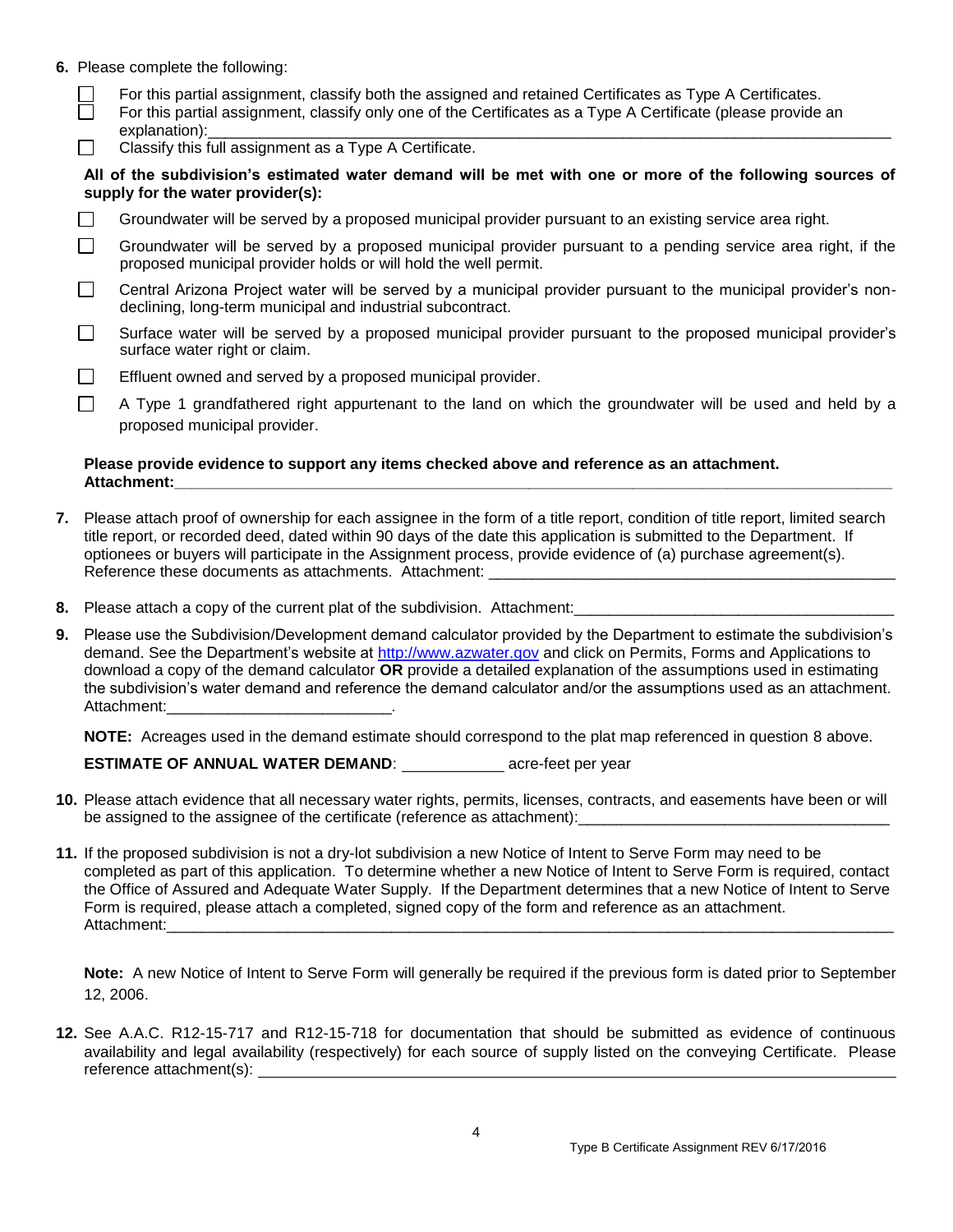**13.** Please complete the table below. To complete the table below, multiply the Total Annual Demand computed in item 9 above by 100 to obtain the 100-year demand and enter at the bottom of the chart. Enter the appropriate 100-year demands for each type of water delivered to the subdivision for each category.

|                                                                 | 100 Year Volume (ac-ft) |                           |  |
|-----------------------------------------------------------------|-------------------------|---------------------------|--|
| <b>Source of Supply</b>                                         | <b>Primary Provider</b> | <b>Secondary Provider</b> |  |
| Groundwater                                                     |                         |                           |  |
| Central Arizona Project Water:<br>Direct treatment and delivery |                         |                           |  |
| Stored and Recovered water                                      |                         |                           |  |
| Surface Water:<br>Direct treatment and delivery                 |                         |                           |  |
| Stored and Recovered water                                      |                         |                           |  |
| Effluent:<br>Direct treatment and delivery                      |                         |                           |  |
| Stored and Recovered water                                      |                         |                           |  |
| <b>Other</b>                                                    |                         |                           |  |
| <b>Total 100-yr Volume</b>                                      |                         |                           |  |

- **14.** Please check one of the following and include attachments as necessary:
- The final plat will be submitted to a **qualified platting authority**. The Department maintains a list of **qualified platting authorities**. Contact the Office of Assured and Adequate Water Supply for assistance or visit the Department's website at [http://www.azwater.gov](http://www.azwater.gov/) and go to the Permits, Forms and Applications page.
	- The platting authority is:

Adequate delivery, storage, and treatment works have been constructed, and water service is available to each lot. Attach a letter from the water provider verifying that all delivery lines are installed and that water service is available to each lot. Attachment:

A performance bond has been posted with the platting authority for the entire cost of adequate delivery, storage, and treatment works (reference as attachment):

**I DO HEREBY** certify that the information contained in **this application and all information accompanying it is true and correct to the best of my knowledge and belief. NOTE:** All owners and buyers, if applicable, must sign (attach additional sheets, if necessary). **NOTE:** You may use the Department's Letter of Authorization for Signature form to give another person the authority to sign this application and related documents on your behalf, or you may submit a letter signed by you and dated within 90 days of the date this application is submitted, authorizing your representative to submit applications for permits regarding the land to be included in this Certificate.

Please print the name and title of the Conveying Certificate Holder or the Conveying Certificate Holder's authorized agent (if signator is someone other than the Conveying Certificate Holder)

Signature of Conveying Certificate Holder or Conveying Certificate Holder's Authorized Agent Date

Please print the name and title of the Assignee or the Assignee's authorized agent (if signator is someone other than the Assignee)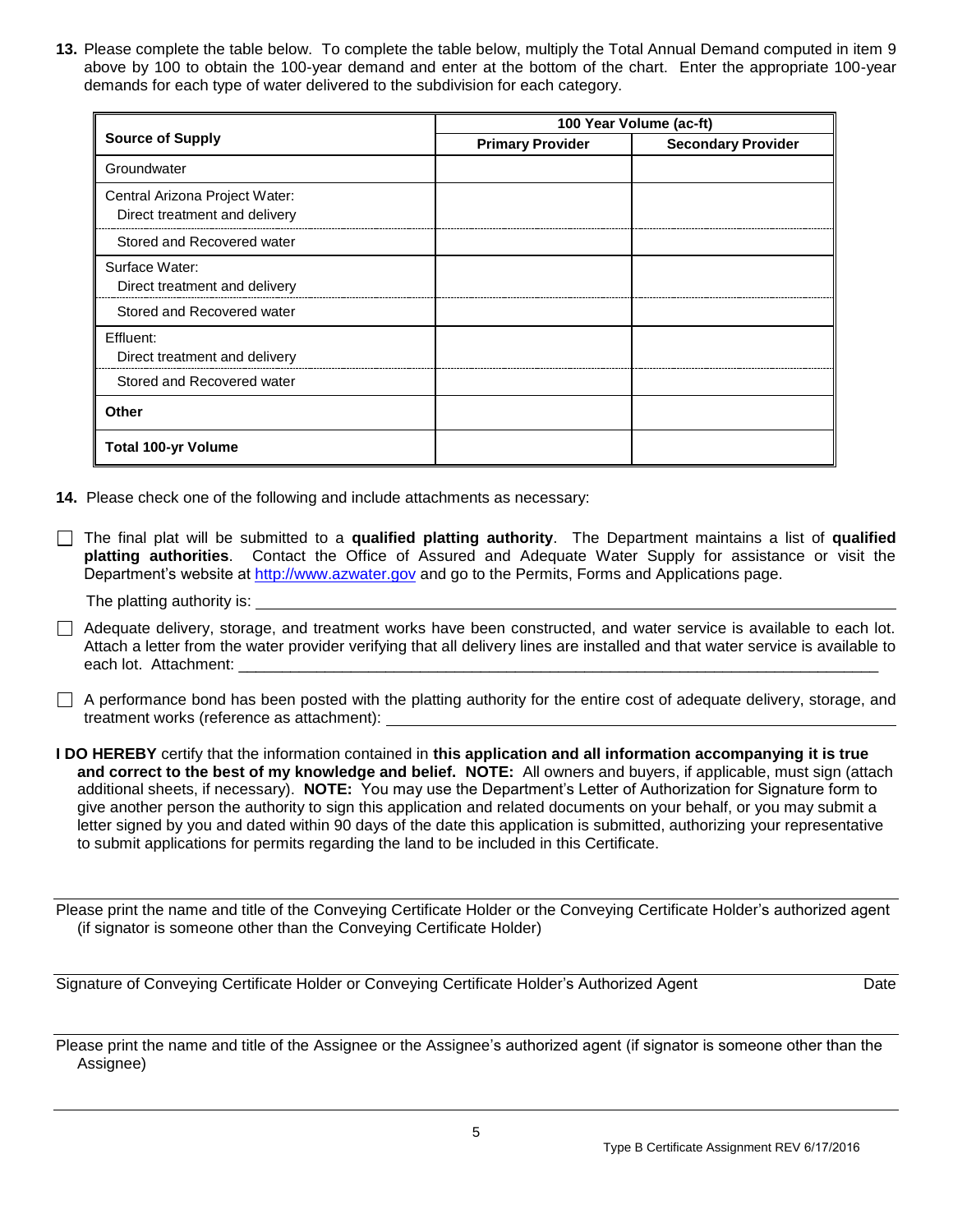## **FEES**

**The initial fee for an Assignment of a Type B or Unclassified Certificate of Assured Water Supply Application is \$1,000. Total fees for this application are based upon an hourly billable rate, which can be found on the ADWR web site @www.azwater.gov. If the costs of reviewing your application exceed \$1,000, you will be invoiced for the difference, up to a maximum total fee of \$5,000.** Payment may be made by cash, check, or credit card (if you wish to pay by credit card, please contact the Office of Assured and Adequate Water Supply at 602-771-8599). Checks should be made payable to the Arizona Department of Water Resources. In addition to the hourly application fee, the applicant must pay any review-related costs associated with the application and the actual cost of mailing or publishing any legal notice of the application or any notice of a pre-decision administrative hearing on the application. Review-related costs are: (1) costs associated with a pre-decision hearing on the application, such as court reporter services and facility rentals for the hearing, and (2) mileage expenses for a site visit conducted before issuing a decision on the application. **Failure to enclose the initial application fee will cause the application to be returned. Fees for an Assignment of a Type B or Unclassified Certificate of Assured Water Supply Application are authorized by A.R.S. § 45-113 and A.A.C. R12-15-103.** 

**INITIAL FEE DUE: \$1000.00** 

## **DID YOU REMEMBER?**

To completely fill out the application form?

To include copies of plat?

To include all documents referenced in the application?

To include correctly calculated fees?

To have application signed by **each applicant** or an authorized agent **for each applicant** and include proof of the authorization?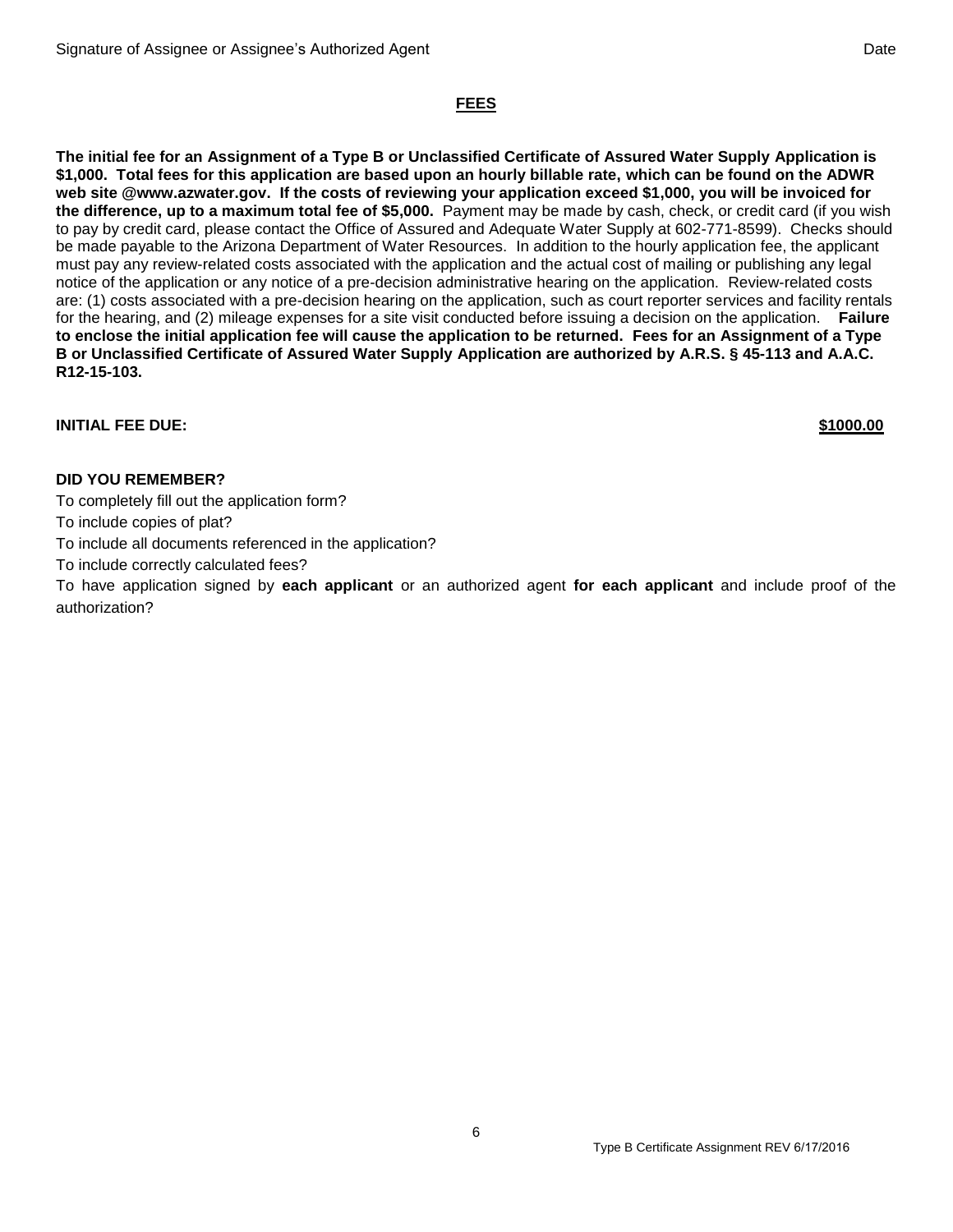| ARIZONA DEPARTMENT OF WATER RESOURCES |  |
|---------------------------------------|--|
|---------------------------------------|--|

**OFFICE OF ASSURED WATER SUPPLY** 

**1110 W Washington St, Ste 310 PHOENIX, ARIZONA 85007-2954**

**(602) 771-8599**

## **NOTICE OF INTENT TO SERVE**

| <b>Municipal Provider:</b>                                                                                                                                                                                                                                                                                                                                                                                                                                                                                                                                                                                                                                                       |       |      |
|----------------------------------------------------------------------------------------------------------------------------------------------------------------------------------------------------------------------------------------------------------------------------------------------------------------------------------------------------------------------------------------------------------------------------------------------------------------------------------------------------------------------------------------------------------------------------------------------------------------------------------------------------------------------------------|-------|------|
| If the Municipal Provider has several divisions, please specify service area in which the Subdivision is located                                                                                                                                                                                                                                                                                                                                                                                                                                                                                                                                                                 |       |      |
| ADEQ Public Water System Number:<br>Flease indicate the number valid for this Subdivision                                                                                                                                                                                                                                                                                                                                                                                                                                                                                                                                                                                        |       |      |
| <b>Municipal Provider Type:</b><br>City or Town;<br><b>Irrigation District;</b><br><b>Water Improvement District;</b><br>Private Water Company Regulated by the Arizona Corporation Commission ("PWC"):<br>Is the Subdivision within the PWC's existing Certificate of Convenience and Necessity ("CC&N")?   Yes   No<br>If "No", has an application for an extension of the CC&N been filed?     Yes     No<br>If "Yes" date of submittal:<br>Please include a copy of the application for extension and reference as an attachment.                                                                                                                                            |       |      |
| If the Subdivision is not within the PWC's CC&N, a Certificate of Assured Water Supply will not be issued until the CC&N has been<br>extended to include the Subdivision.                                                                                                                                                                                                                                                                                                                                                                                                                                                                                                        |       |      |
| Homeowners' Association ("HOA")                                                                                                                                                                                                                                                                                                                                                                                                                                                                                                                                                                                                                                                  |       |      |
| If HOA, please provide the documents that establish the HOA and evidence that the Arizona Corporation Commission<br>("ACC") has adjudicated the HOA "not for public service," and therefore not subject to regulation by the ACC.                                                                                                                                                                                                                                                                                                                                                                                                                                                |       |      |
| <b>COMPLETE THIS SECTION IF SUBDIVISION IS LOCATED WITHIN AN ACTIVE MANAGEMENT AREA:</b><br>ADWR Service Area Right Number:<br>Number can be found on ADWR Annual Reports<br>Is the Subdivision located within the Municipal Provider's existing operating distribution system? $\Box$ Yes $\Box$ No                                                                                                                                                                                                                                                                                                                                                                             |       |      |
| If no, will the Municipal Provider be establishing a new service area right to serve the Subdivision? $\Box$ Yes $\Box$ No<br>If yes, what type of right will be used to establish the service area right?<br>If the Subdivision is not within the Municipal Provider's operating distribution system, the Municipal Provider must begin the process to<br>establish a new or satellite service area right or enter into an agreement with the undersigned Owner to extend water lines to the<br>subdivision before a Certificate of Assured Water Supply will be issued. Please contact your local AMA office for more information on<br>establishing a new service area right. |       |      |
| The undersigned Owner and Municipal Provider certify that: (1) They have entered into an agreement whereby the Municipal Provider<br>agrees to provide the Subdivision sufficient water to satisfy the potable non-potable (please check one) water demands of the<br>Subdivision; (2) The aforementioned agreement is binding upon the present and future agents, servants, representatives, successors in<br>interest and assigns of the Municipal Provider and the Owner; and (check which of the following applies):                                                                                                                                                         |       |      |
| $\Box$ (a) the Subdivision is within 660' of the Municipal Provider's operating distribution system or,                                                                                                                                                                                                                                                                                                                                                                                                                                                                                                                                                                          |       |      |
| $\Box$ (b) the undersigned Owner and Municipal Provider have entered into an agreement binding upon the present and future agents,<br>servants, representatives, successors in interest and assigns of the Municipal Provider and the Owner to extend water lines to the<br>subdivision, or                                                                                                                                                                                                                                                                                                                                                                                      |       |      |
| $\Box$ (c) a new service area right will be established to serve the Subdivision (if subdivision is located within an active management area).<br>This Notice of Intent to Serve is conditioned upon the Municipal Provider's receipt of necessary approvals from the relevant regulatory<br>agencies and the Municipal Provider's receipt of all necessary payments.                                                                                                                                                                                                                                                                                                            |       |      |
| If the Municipal Provider is a PWC, then the Municipal Provider further certifies that the Subdivision is within the boundaries of its CC&N, or<br>that a formal request has been filed with the ACC to extend the boundaries to include the Subdivision.                                                                                                                                                                                                                                                                                                                                                                                                                        |       |      |
| Print the name of the Authorized Agent of the Water Provider                                                                                                                                                                                                                                                                                                                                                                                                                                                                                                                                                                                                                     |       |      |
| Signature of Authorized Agent of Water Provider                                                                                                                                                                                                                                                                                                                                                                                                                                                                                                                                                                                                                                  | Title | Date |
| Print the name of the Owner or the Owner's Authorized Agent                                                                                                                                                                                                                                                                                                                                                                                                                                                                                                                                                                                                                      |       |      |
| Signature of Owner or the Owner's Authorized Agent                                                                                                                                                                                                                                                                                                                                                                                                                                                                                                                                                                                                                               | Title | Date |
| NOTE: If there are multiple owners, you may use the attached signature page.                                                                                                                                                                                                                                                                                                                                                                                                                                                                                                                                                                                                     |       |      |